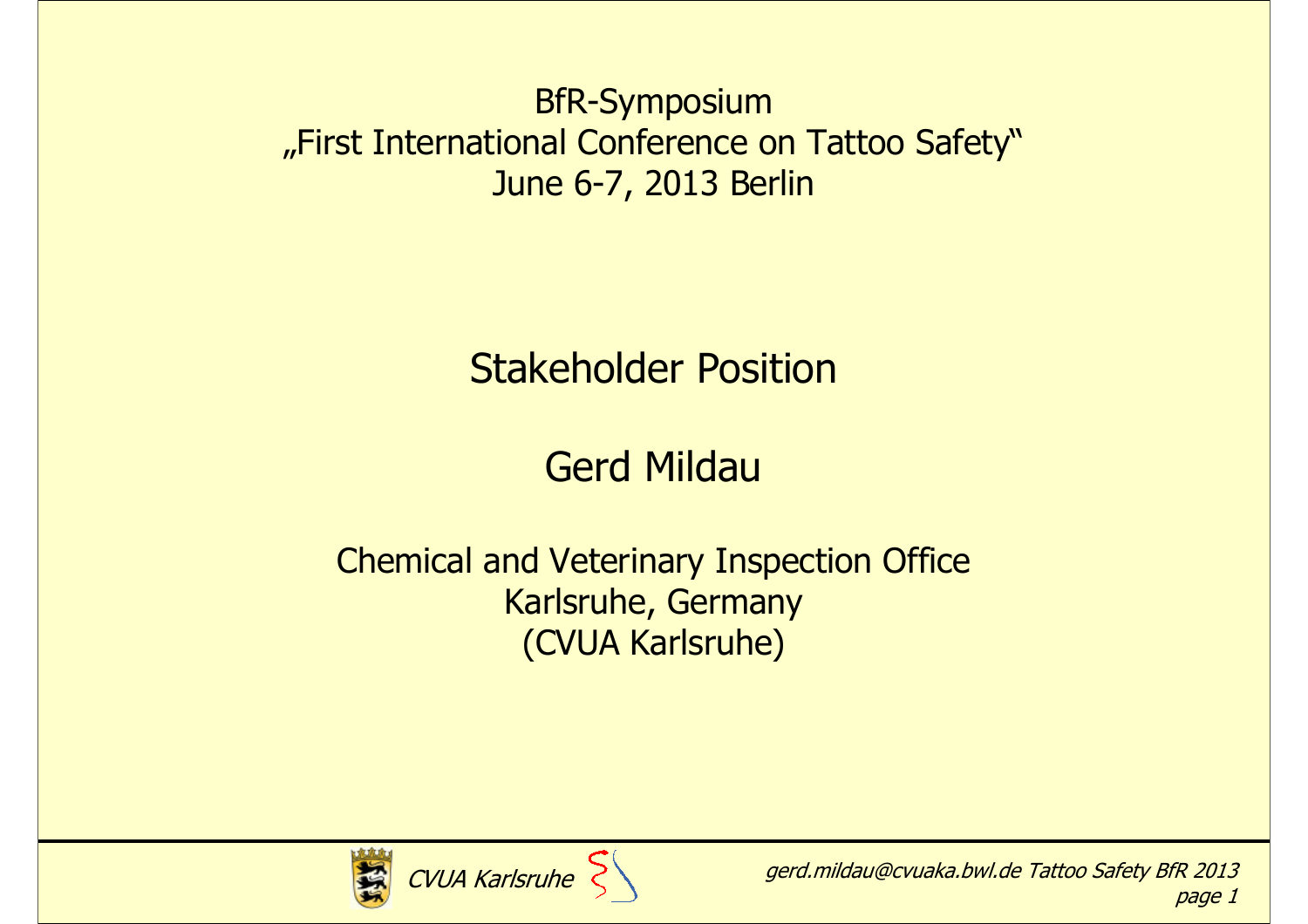# CVUA Karlsruhe, Germany

- Official Lab of the Federal State Baden-Wurttemberg (southwestern part of Germany, 10 million inhabitants)
- Central Lab in terms of Cosmetics & Tattoo/PMU-Inks, 1500 risk-orientated samples per year
- Physico-chemical analysis of Tattoo/PMU since 1999
- Consulting competent authorities at inspections of Tattoo/PMUparlors or Tattoo-Conventions
- Cooperation with small tattoo-ink-manufacturers, lectures at tattoo-artist-trainings
- Engagement in different national/international WG (BfR,<br>• Euronean Commission, Council of Eurone, CEN/ISO) European Commission, Council of Europe, CEN/ISO)
- Regular Risk Campaign in schools, radio & tv-interviews



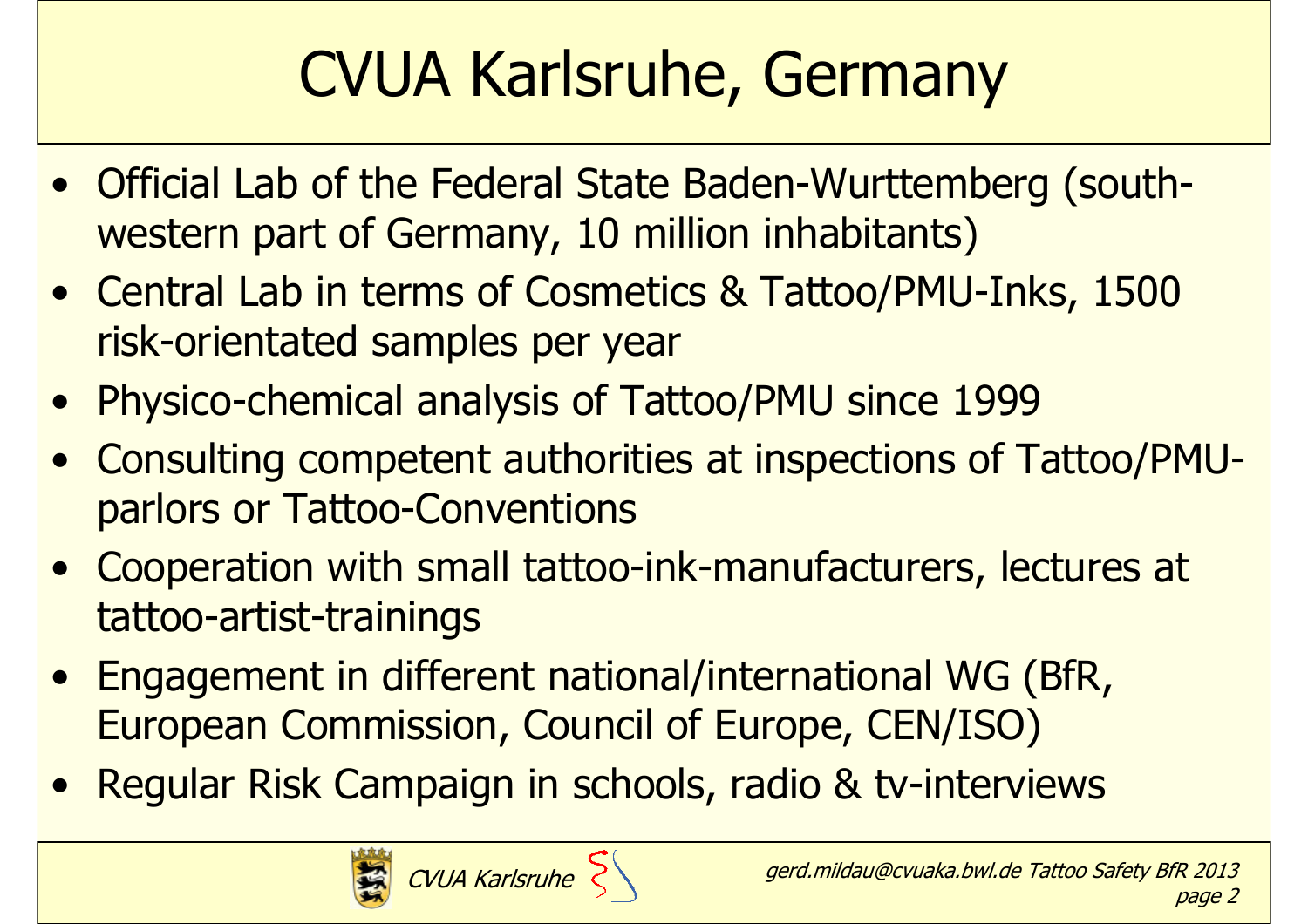# Headlines as reactions to our results

BILD 2001, PMU"The ugly of the beauty"



### Stuttgarter Nachrichten 2011, Tattoo: "Where Ferrari-Red attacks the skin"

### Stuttgarter Nachrichten - Stadtausgabe / 19.02.2011 /

## Wo das Ferrari-Rot die Haut angreift

Land will strengere Regeln für Tätowierfarben erreichen

Die einen sehen es als Körper-

ne. Nitrosamine und Phenol. "Diese Ergebnisse zeigen, dass gesetzlich dringend nachgebessert werden muss,

re entwickeln. Als besonders heikel gelten schwarze Farben, die meist aus Ruß bestehen - so wie man ihn von



gerd.mildau@cvuaka.bwl.de Tattoo Safety BfR 2013page 3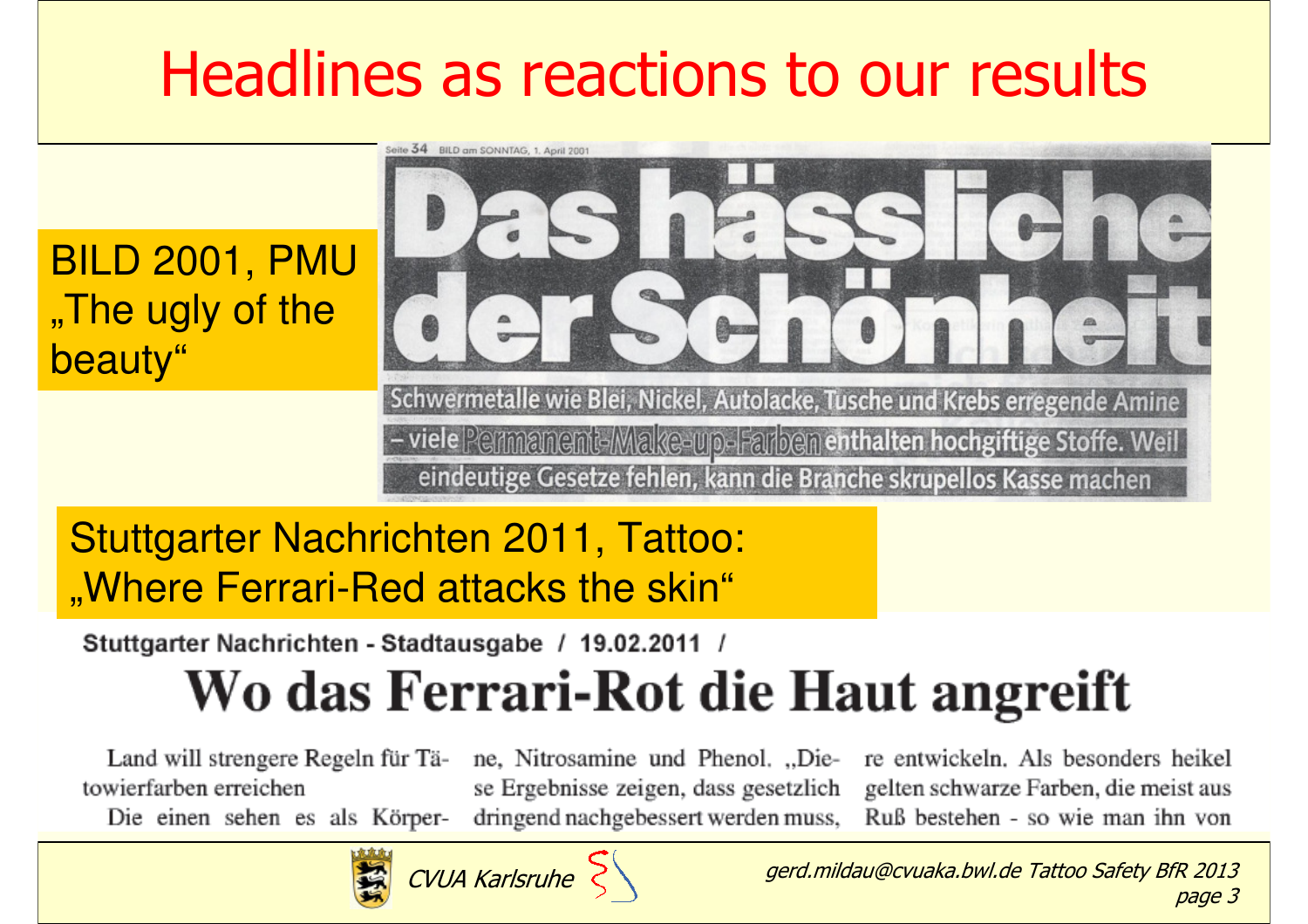# Newest inquiries in Germany

- $\bullet$ 2013: market research institute GfK Nürnberg made<br>a representative inquiry for the health magazin a representative inquiry for the health magazin "Apotheken-Umschau" (1925 women, men, 14 - ?)<br>vears old) years old)
- $\bullet$ 60 percent of  $14-19$  years old young persons see<br>tattoos as attractive – tattoo is in" tattoos as attractive  $-$  "tattoo is in"
- $\bullet$ 78,6 percent require strict legislation and<br>surveillance to minimize health risks surveillance to minimize health risks
- $\bullet$ 57,1 % believe that tattooing is related to<br>absolutely avoidable healthy risks absolutely avoidable healthy risks

CVUA Karlsruhe

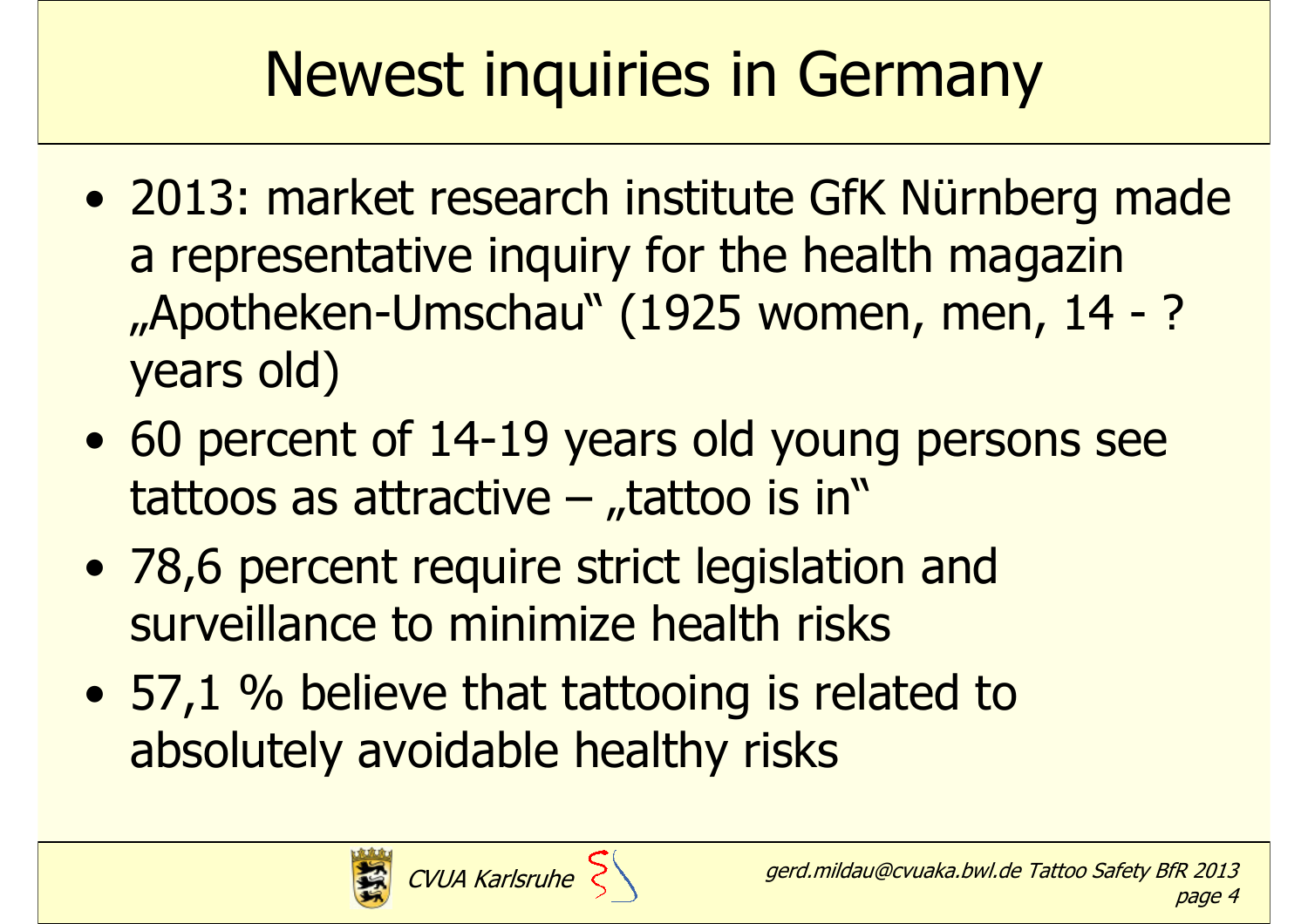# BUT…

# NOT ENOUGH HAPPENS UP TO NOW

to really protect consumer (and serious tattoo/PMUmanufacturer and serious tattoo/PMU-artist)

in comparison to e.g. Cosmetics legislation (EU)

# WHY?

 Where is the political responsibility in the EU? Some risks are well-known, there are many data gaps. There is no EU-mandate for research and no Regulation-draft up to now!!!



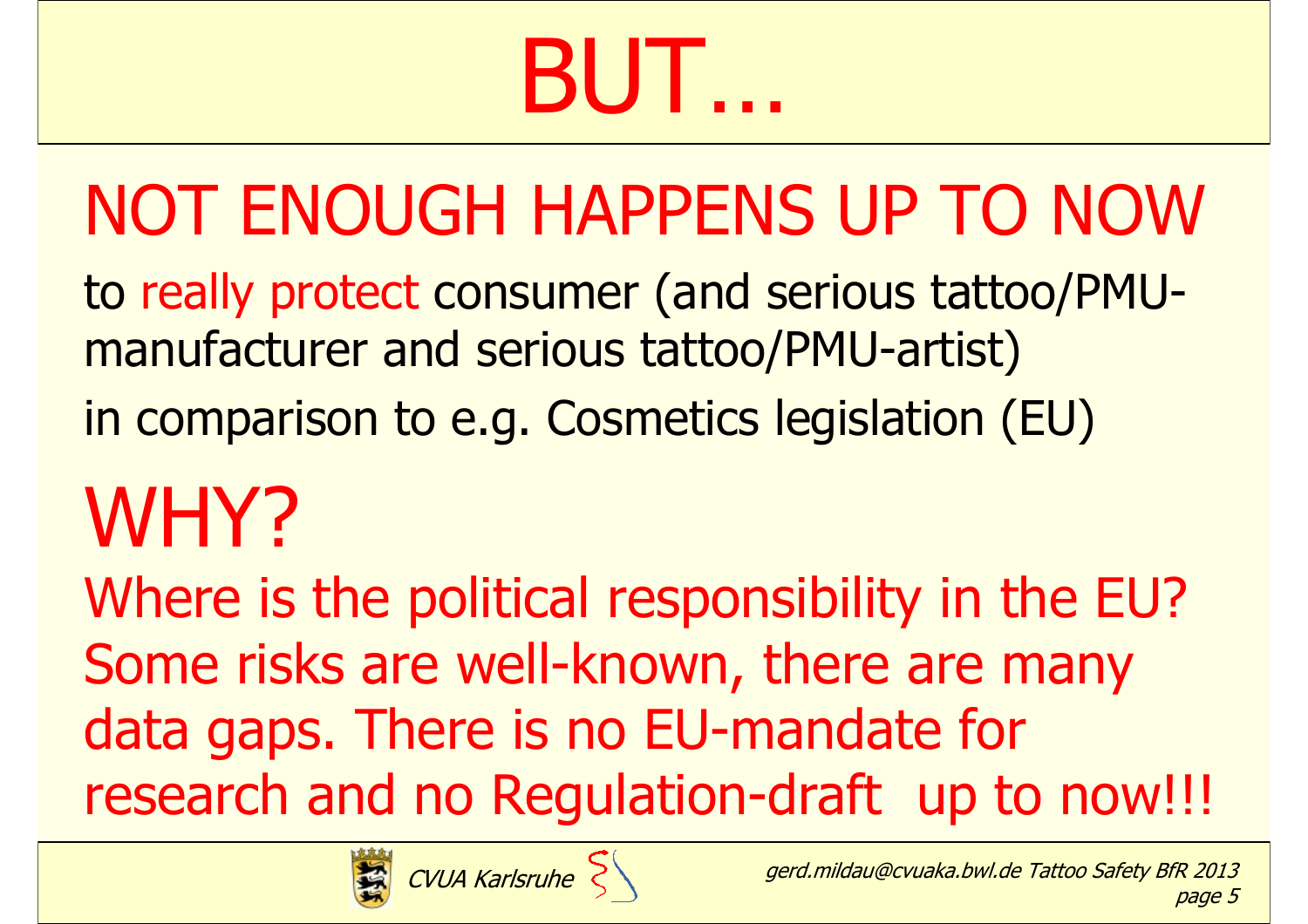# Our newest Results – chilling!

- Tattoo- Campaign 2012:<br>30 % non-compliant 30 % non-compliant
	- 5 serious risk cases (RAPEX)
		- Nickel 12 mg/kg & 45 mg/kg
		- PAH in black tattoos<br>A Benzo-a-pyrene (Bal
			- Benzo-a-pyrene (BaP) 1150 µg/kg (Resolution EC: 5 µg/kg)
			- BaP 186 µg/kg<br>79 µg/kg
			- BaP

•http://www.ua-bw.de/pub/beitrag.asp?subid=2&Thema





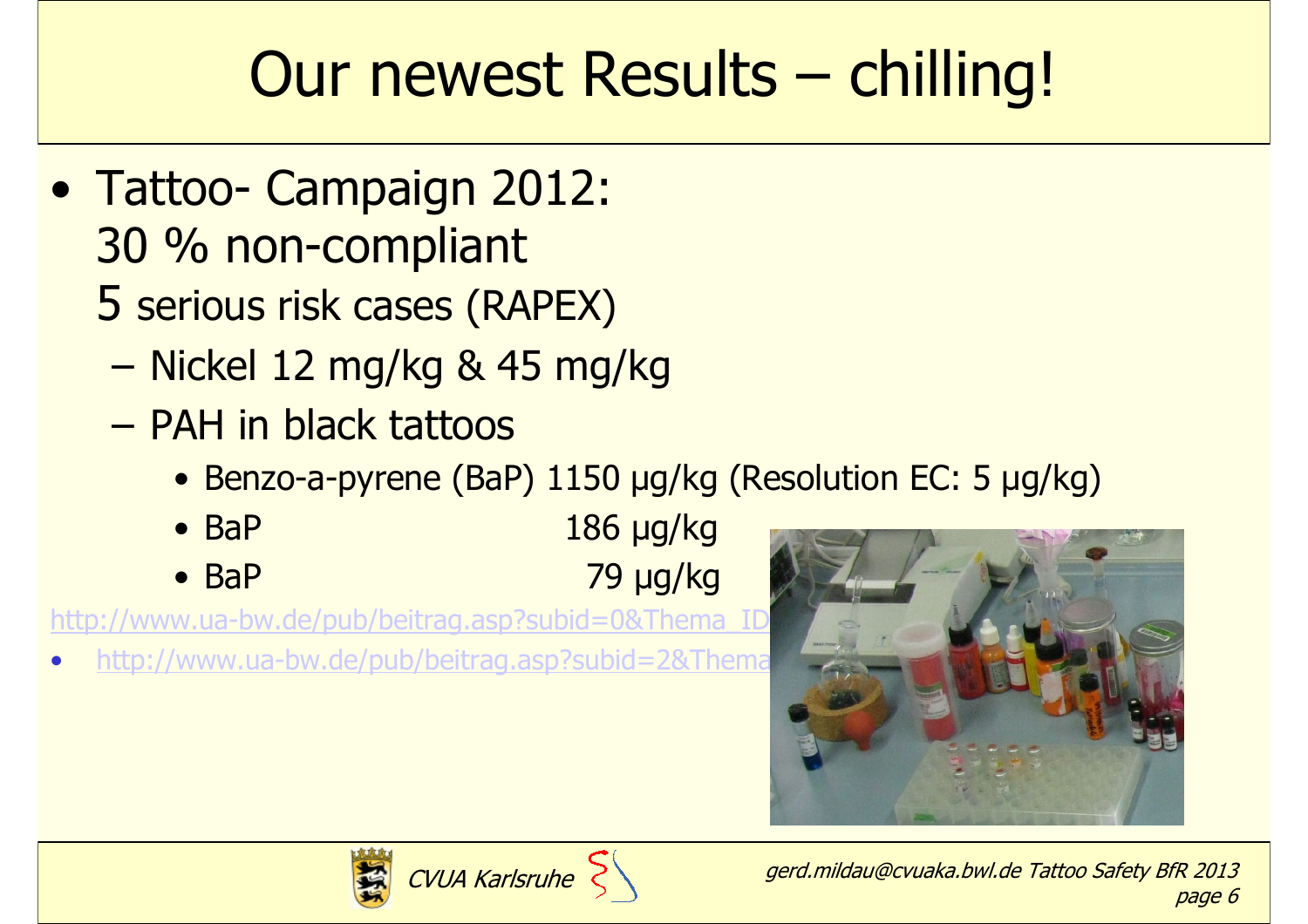Legislative Initiative of Baden Württemberg,federal state of German

- $\bullet$ 2012 Federal Council of Germany, Berlin:<br>important statement: important statement:
	- German government should improve the existing German<br>Tattoo Requilation 2008 Tattoo Regulation 2008
	- or better: European Tattoo Regulation should be created
- $\bullet$ Basis of the future legislation:<br>- Pesolution 2008, of the Council
	- Resolution 2008 of the Council of Europe on<br>requirements and criteria for the safety of tati requirements and criteria for the safety of tattoos and PMU
	- –German Tattoo Regulation 2008
- $\bullet$ Plus important amendments

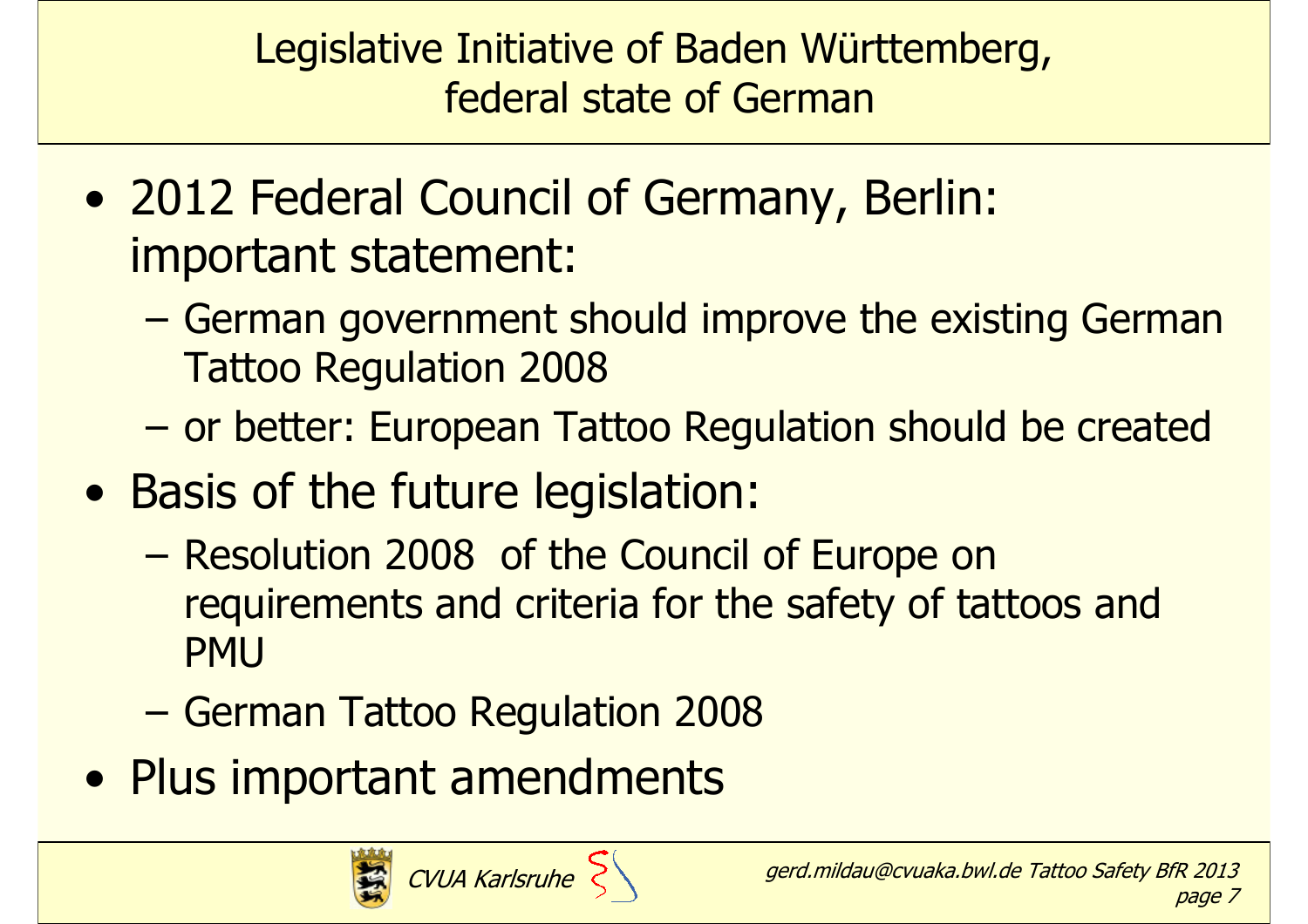# My proposed Pillars of a future European Tattoo-Regulation 1

- $\bullet$ **• Positive list** approach for **pigments** 
	- –- "Gold standards" based on a risk-assessment strategy (data gap -> worst case scenario), i.e. well-defined criteria for purity (e.g.>98%), stability, toxicological endpoint-assessment by weight of evidence approach
- $\bullet$ • Positive list approach for auxiliary ingredients (solvents, stabilisers, pH-regulators, emollients etc)
- $\bullet$  No preservatives, but sterile products (absence of viable organisms including viruses) Only solution: single use packages (e.g. 5ml), irradiation process like food irradiation (electron, gamma)
	- –- low cost batch production is surely possible!!!!



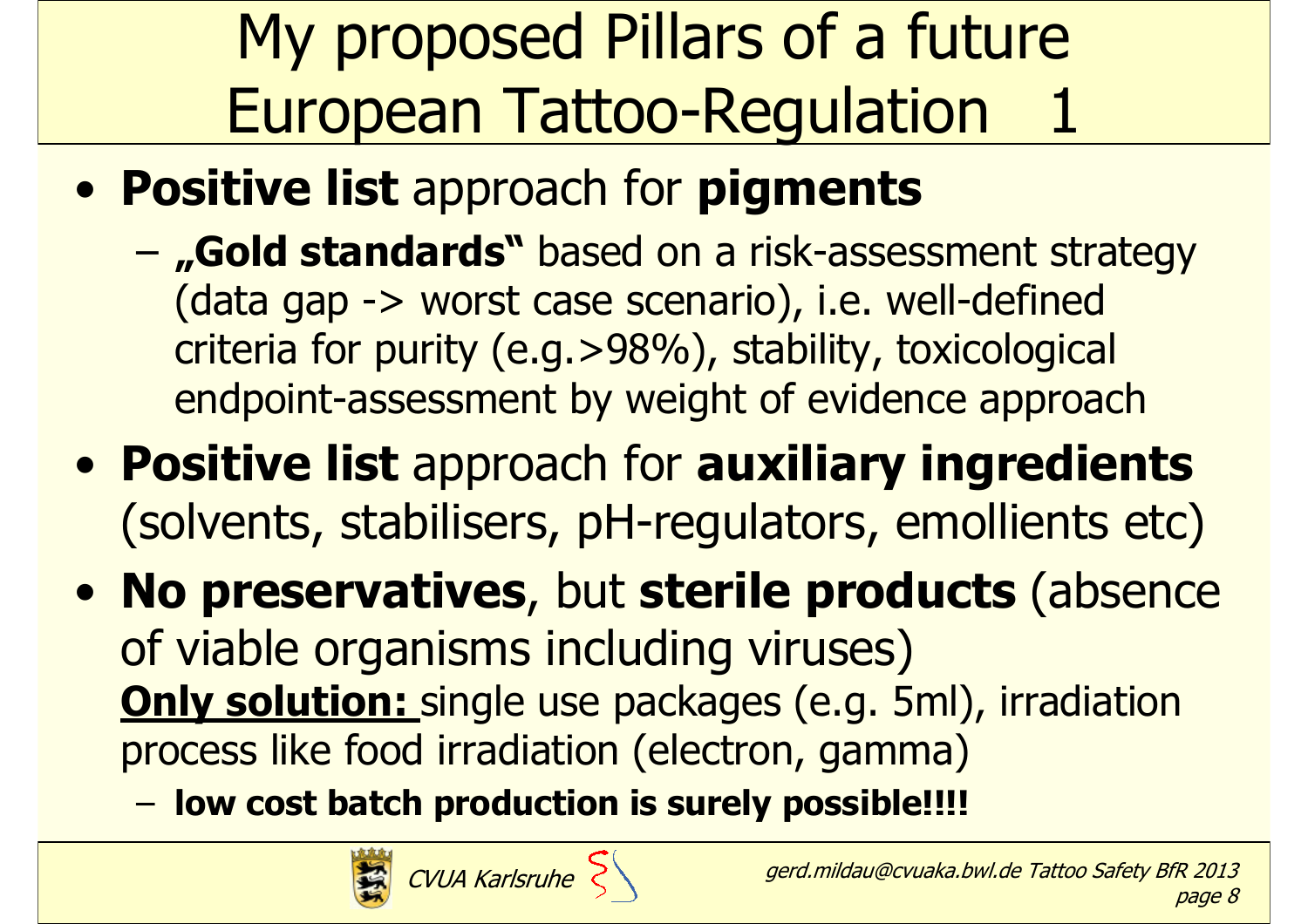Proposed Pillars of a future European Tattoo-Regulation 2

- Negative list approach for hazardous substances including impurities (raw material) or traces (finished product)
	- –Should be based on opinions of the SCCS
	- Shall constitute **limit values for traces** ("weight of evidence"-annroach in case of data gan) evidence"-approach in case of data gap)
		- Nickel, other relevant metals (chromium VI, Cadmium etc.)<br>• RAH which are relevant (EESA, EBA, )
		- PAH, which are relevant (EFSA, EPA...)<br>• PAA, definition of clasuage conditions
		- PAA, definition of cleavage conditions<br>• Nitresamines, relevent (NDELA
		- Nitrosamines, relevant (NDELA...)<br>• Phthalates (CMP)
		- Phthalates (CMR)<br>• Other CMP
		- Other CMR
		- Fragrances (should be banned generally, Traces: relevant)



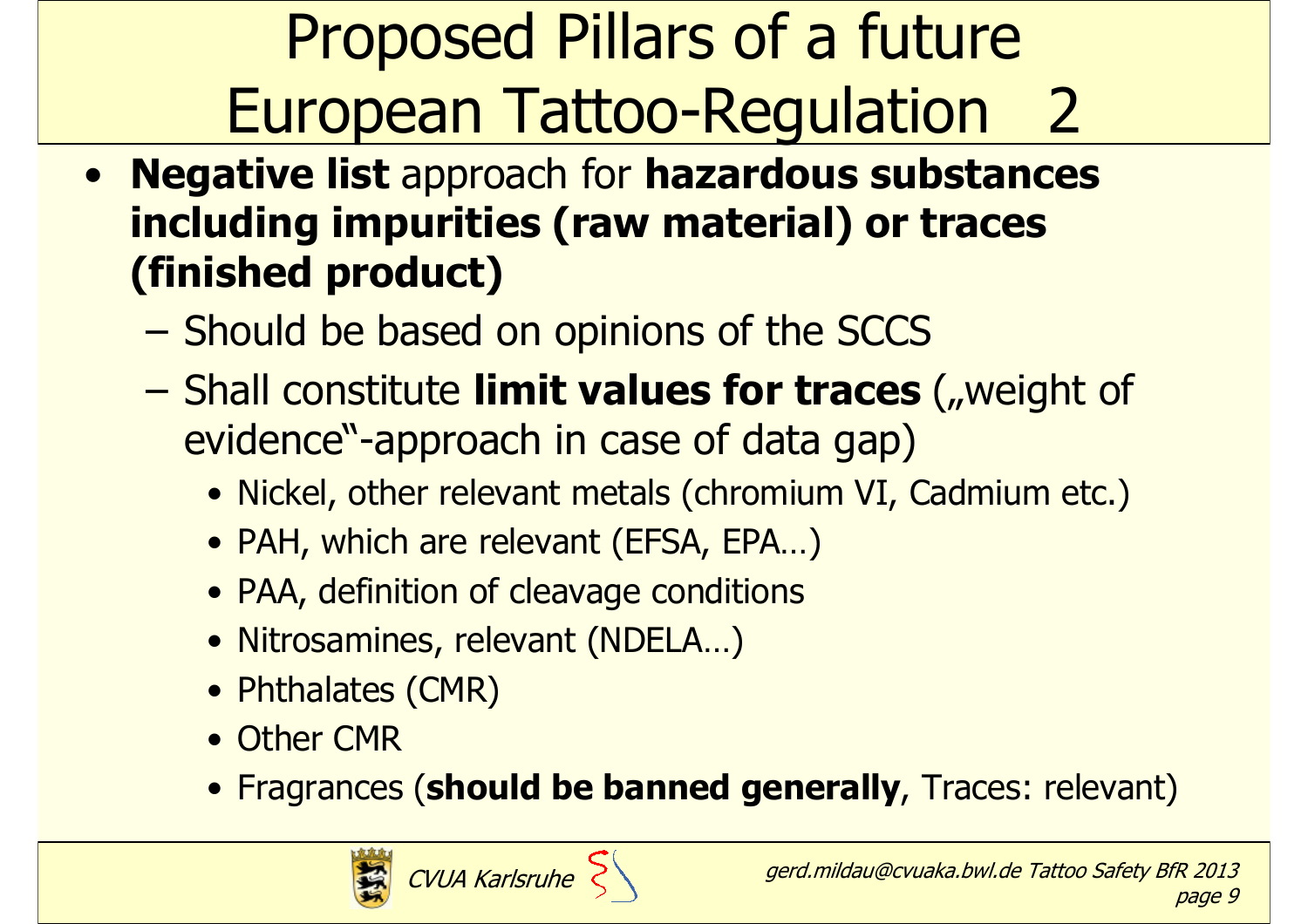# Proposed Pillars of a future European Tattoo-Regulation 3

- $\bullet$ Application of harmonised methods for reliable and<br>reproducible analysis of traces -> development of reproducible analysis of traces -> development of CEN/ISO-Standards if necessary (PAH, Nickel, Chromium VI, Arylamines etc.)
- $\bullet$ Safety assessment before marketing of products<br>analog Cosmetics Product Requisition including analog Cosmetics Product Regulation including nanomaterials (e.g. Carbon Black – Fullerenes?)
- $\bullet$  EU-Notification analog CPNP (Cosmetic Product Notification Portal) at European Commissiondatabase, including Nanomaterials
- $\bullet$ Labelling criteria see Resolution 2008 EC

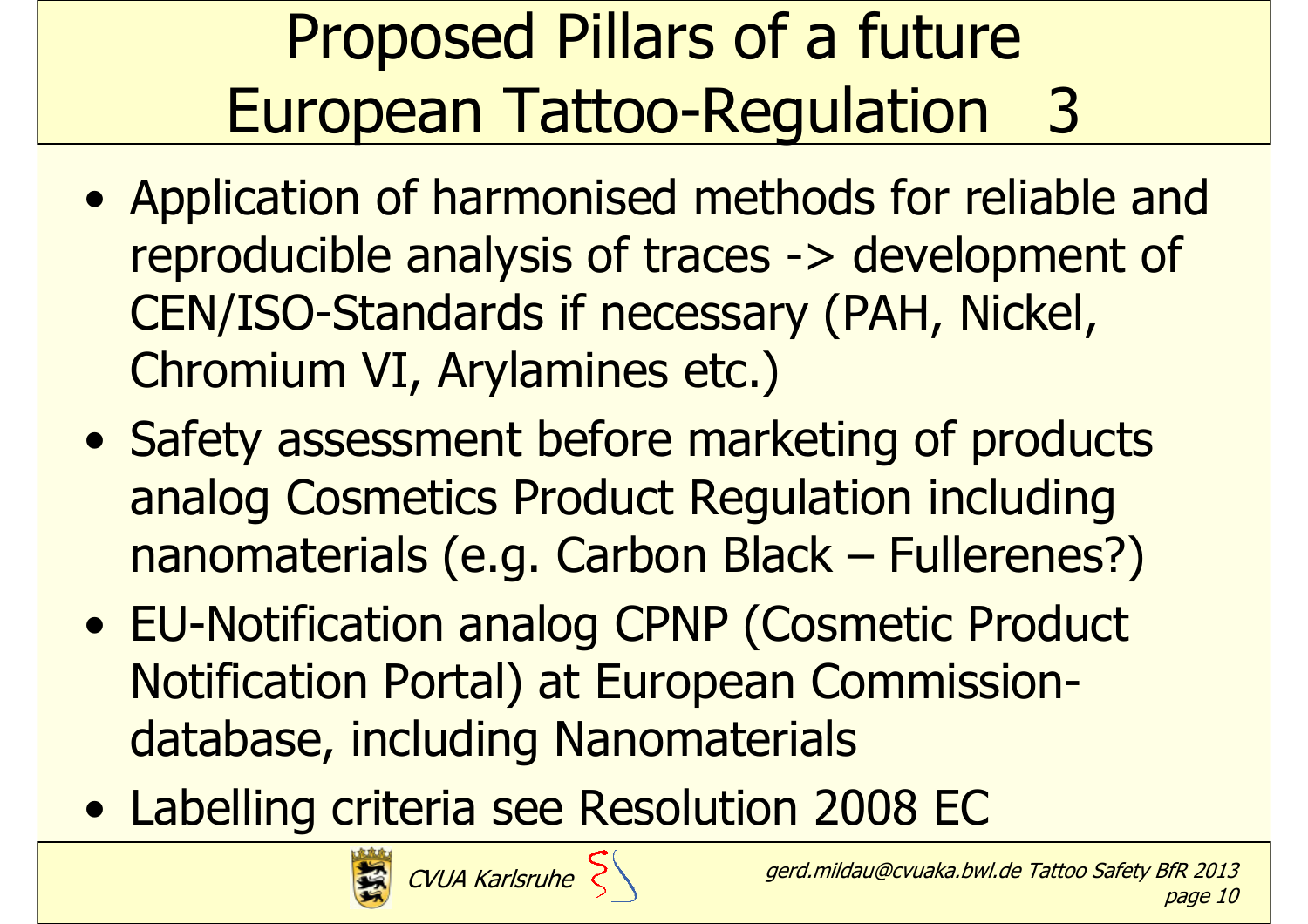# Proposed Pillars of a future European Tattoo-Regulation 4

- $\bullet$ Good Manufacturing Practice for tattoo/PMU<br>production production
- $\bullet$ Youth protection analog oxidative hair dye-<br>requilation in Europe: not allowed helow 16 regulation in Europe: not allowed below 16 years
- $\bullet$ **Information of Consumer**<br>Published list of withdrawn
	- Published list of withdrawn or recalled products,<br>See BAG Switzerland (RAPFX isn't consumer-frien see BAG Switzerland (RAPEX isn't consumer-friendly)
	- –Certificate from parlor in terms of applied tattoo/PMU<br>(nigments) (pigments)
	- –Campaigns: Not tv/newspaper but youtube, blocks, apps
- $\bullet$ Qualification standards for tattoo/PMU artist



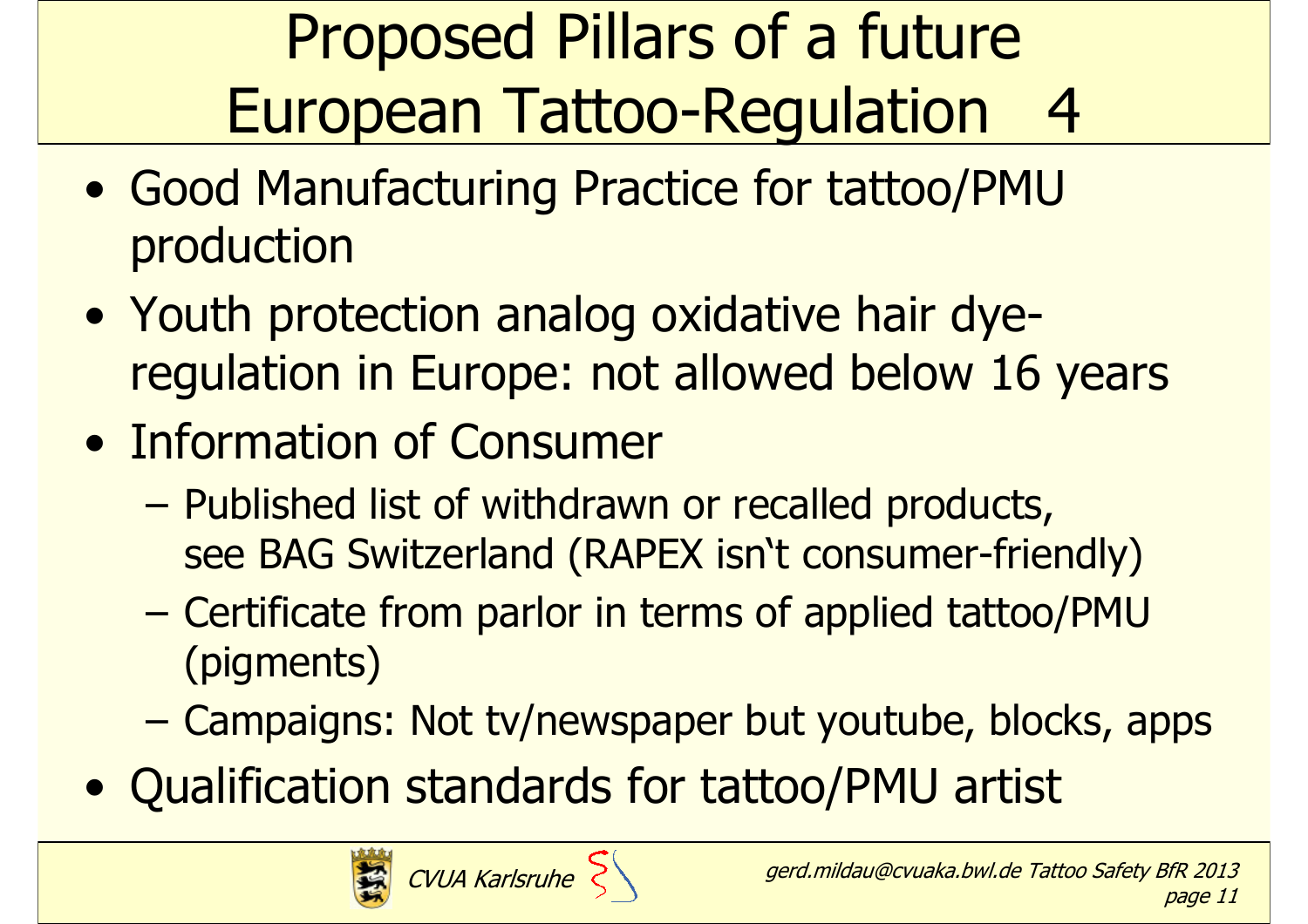# Important step: Sufficient Surveillance

- $\bullet$ more risk-orientated<br>Close Cooperation w
	- –Close Cooperation with customs (e.g. airports)
	- – Internet-products!
		- E.g. Glow in the dark & black light tattoo inks<br>(stilhenes?) (stilbenes?)
- $\bullet$ Cheap products<br>(see e.g. ebay 2013-0

(see e.g. ebay 2013-06-03 german website

- 2076 results for tattoo guns and supplies
- 537 results for tattoo inks (e.g. from Hong Kong)
- $\bullet$ Regular exchange of information of competent<br>authorities in the FU and worldwide (tattooauthorities in the EU and worldwide ("tattoovigilance")



page 12